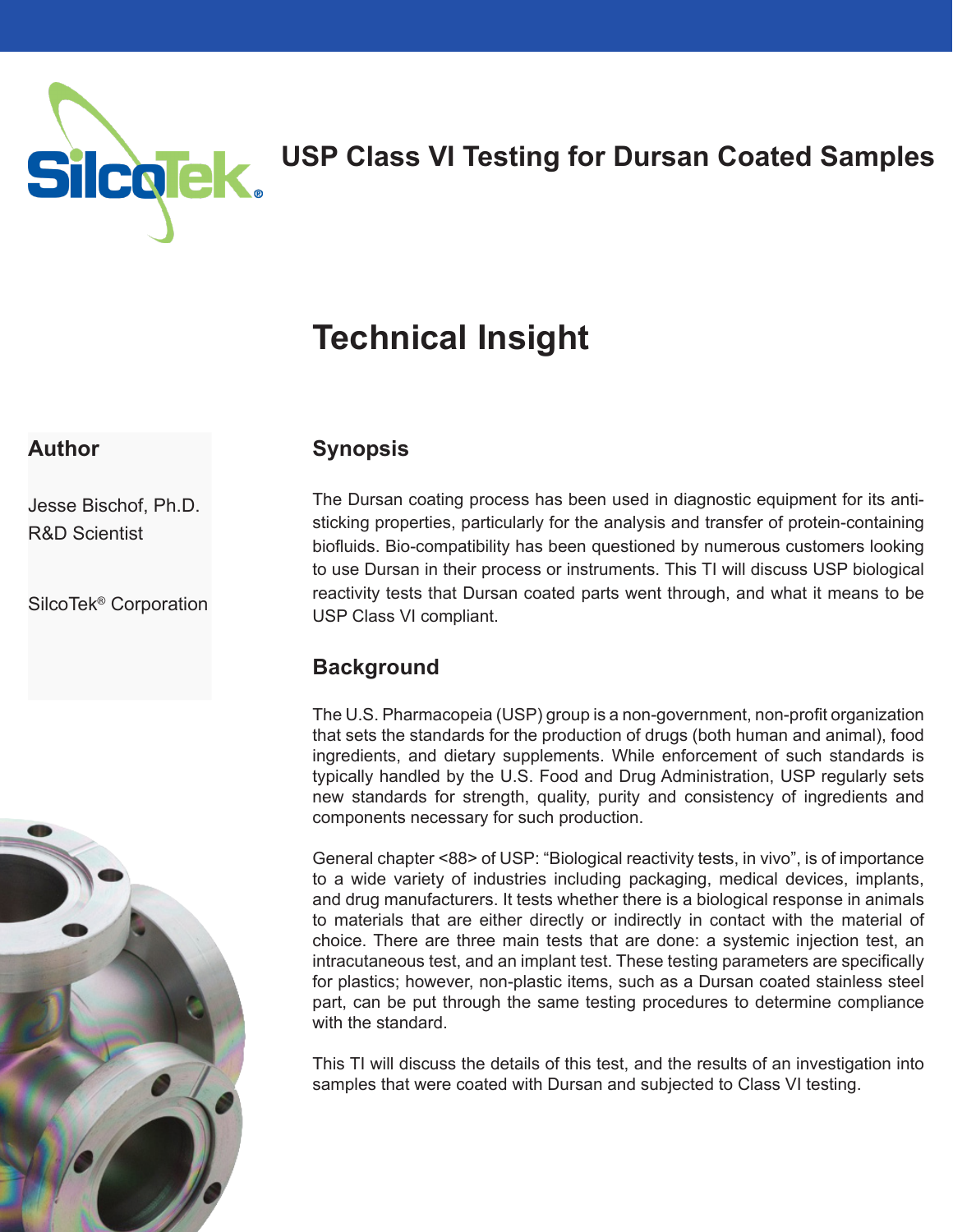#### **Data and Discussion:**

USP General chapter <88> outlines six different classes of plastics based on the testing protocols that they undergo. The six classes and required tests are listed in Table 1. Each extraction can be performed at different temperatures depending on the nature of the plastic material. The three standard temperatures used are 50°, 70°, and 121° C. The 121° C extraction temperature is the harshest condition possible and is the temperature used for Dursan evaluations. Our testing facility (NAMSA) separated the reports into three categories: injections into mice, injections into rabbits, and implantation tests. Here we will discuss the details of those three tests.

| Testing to be done                          |        |                    |                                                    | <b>Plastic classes</b> |              |                |          |        |          |
|---------------------------------------------|--------|--------------------|----------------------------------------------------|------------------------|--------------|----------------|----------|--------|----------|
| Test material                               | Animal | Dose               | Procedure                                          |                        | $\mathbf{H}$ | $\mathbf{III}$ | IV       | $\vee$ | VI       |
| Extract of 0.9% sodium<br>chloride solution | Mouse  | 50 mL/kg           | Intravenous injection                              | X                      | $\times$     | $\times$       | X        | X      | X        |
|                                             | Rabbit | 0.2 mL in 10 sites | Intracutaneous injection                           | $\times$               | $\mathsf{X}$ | $\times$       | X        | X      | X        |
| Extract of 1:20<br>Ethanol: Saline          | Mouse  | 50mL/kg            | Intravenous injection                              |                        | $\times$     | X              | X        | X      | X        |
|                                             | Rabbit | 0.2 mL in 10 sites | Intracutaneous injection                           |                        | $\mathsf{X}$ | X              | X        | X      | $\times$ |
| Extract of polyethylene<br>glycol           | Mouse  | 10g/kg             | Intraperitoneal injection                          |                        |              | X              |          | X      | X        |
|                                             | Rabbit | 0.2 mL in 10 sites | Intracutaneous injection                           |                        |              |                |          | X      | X        |
| Extract of vegetable <sup>A</sup><br>oil    | Mouse  | 50mL/kg            | Intraperitoneal injection                          |                        |              | X              | $\times$ | X      | X        |
|                                             | Rabbit | 0.2 mL in 10 sites | Intracutaneous injection                           |                        |              |                | X        | X      | X        |
| Implant of test strips                      | Rabbit |                    | 4 implants per animal   Intramuscular implantation |                        |              |                | X        |        | X        |

A: The vegetable oil used here was sesame oil

#### *Test 1: Acute Systemic Toxicity Study in Mice*

The Dursan coated samples were evaluated for systemic toxicity in mice. The four separate studies are necessary to be Class III, V, and VI compliant. In this test, the extracts were created from an alcohol saline solution, polyethylene glycol solution, 0.9% sodium chloride solution, and finally sesame oil. These extracts were then injected into a group of five separate animals. Additionally, a group of five animals were injected with the extraction fluid without exposure to the Dursan coupons to act as a control. These mice were then monitored for signs of toxicity immediately after injection and at 4, 24, 48, and 72 hours after injection. The body weights of the mice were also recorded prior to dosing and then at the end of the 72-hour period.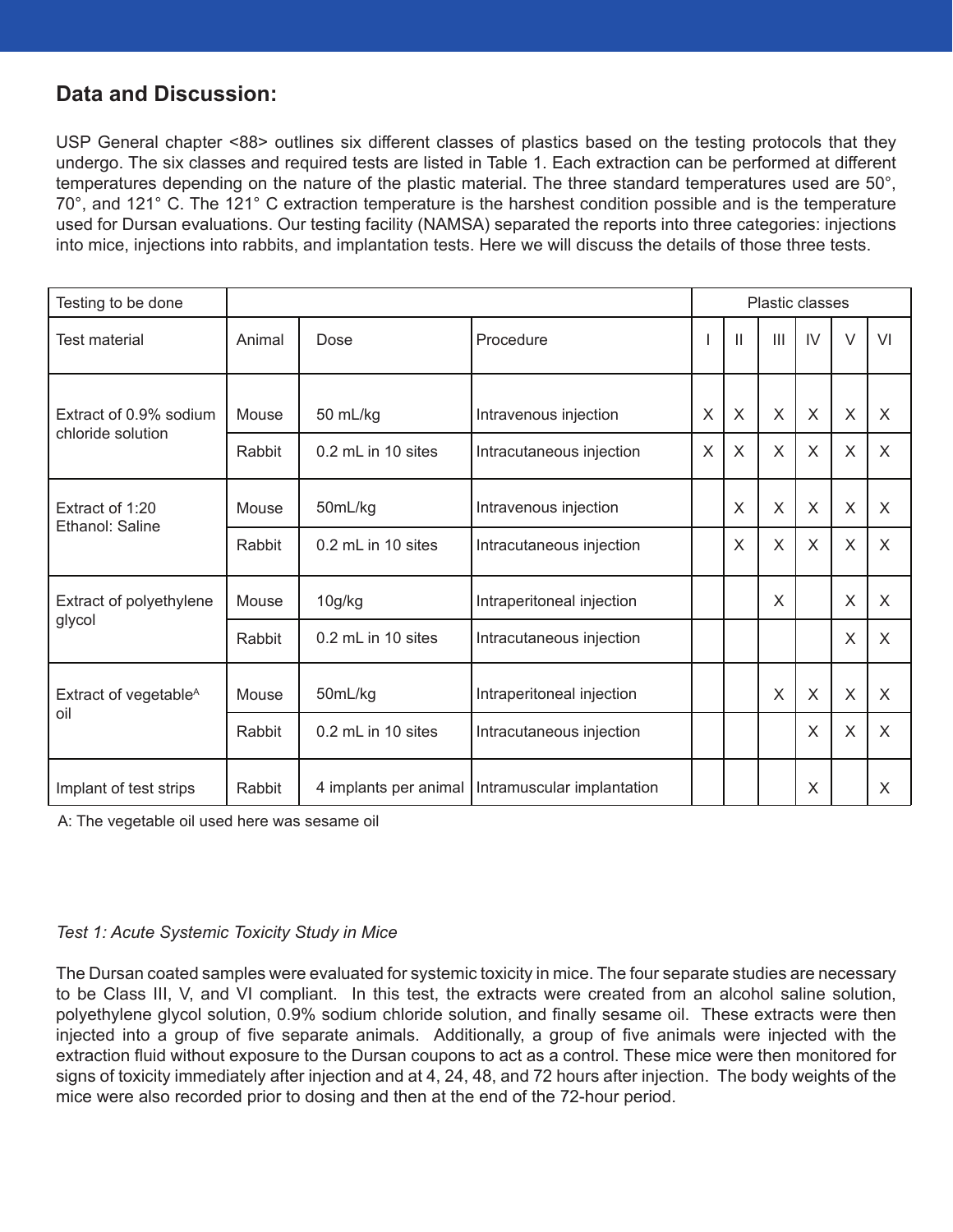For the results to be considered harmful, the treated animals would have had to die, show abnormal behavior such as convulsions or prostration, or lose greater than 2 grams of weight after the 3 days of observation. The results showed that there was no mortality of any of the mice in the study. All mice were lethargic immediately after the injection (both for extracted samples and control samples) but recovered to normal activity after 4 hours. And finally, all mice saw normal weight over the 3-day period.

Through the entirety of this test there was only one difference between the control group and the Dursan coated group. After the extraction in sesame oil, the oil had an opaque clarity to it where the control group remained clear. Despite this change, there seemed to be no adverse impact to the injection of the mice. The coated sample extracts passed the entirety of this test.

#### *Test 2: Intracutaneous Study in Rabbits*

This study utilizes the same 4 extracts as the acute systemic toxicity study in mice and all four are required for USP Class V and VI compliance. In this test each rabbit was clipped free of fur from the top and both sides of the spinal column. Each rabbit was then injected five separate times on the right side of the spine with the extracts made in contact with the Dursan coating, and five separate times on the left side of the spine with the control substances. The animals were then evaluated at 24, 48, and 72 hours after the injections. Evaluations looked for signs of erythema (reddening of the skin) and edema (swelling). Scores were given according to the following subjective rating scale:

| <b>Score</b>   | <b>Erythema</b>                                      | <b>Edema</b>                                                                      |
|----------------|------------------------------------------------------|-----------------------------------------------------------------------------------|
| 0              | No sign of erythema                                  | No sign of edema                                                                  |
| 1              | Very slight reddening (barely perceptible)           | Very slight swelling (barely perceptible)                                         |
| $\overline{2}$ | Well-defined reddening                               | Slight edema (edges of area well defined by<br>definite raising)                  |
| 3              | Moderate to severe reddening                         | Moderate edema (raised approximately 1 mm)                                        |
| 4              | Severe redness (beet red) or slight eschar formation | Severe edema (raised more than 1 mm and<br>extending beyond the area of exposure) |

To pass this study, each injection site of the extract must be on average 1.0 or less difference from the control group. The entirety of this test (both control and extracts) did not score anything other than zero for all evaluations except in the case of the sesame oil extraction. Once again, the extracted version of sesame oil turned opaque, and scores for both the control group and extracted group of the oil scored between 0 and 1. The overall average score for erythema and edema for the sesame oil injections were 0.3 for both the control and extract groups. This yielded a difference of zero and the Dursan coated article passed the test.

#### *Test 3: Muscle Implantation Study in Rabbits*

The samples for this study were 1 mm x 10 mm cylindrical pins made of stainless steel that were coated with Dursan. The negative control samples were similarly shaped high density polyethylene reference samples that were purchased from the US Pharmacopeial Convention. These pins were cleaned with steam and then surgically implanted into a rabbit's paravertebral muscle tissue and the rabbits were then monitored for 7 days. At the end of the week of the rabbit were euthanized and the implantation sites were investigated. With the assistance of an auxiliary light source and low magnification, the examiner looks for signs of tissue damage such as hemorrhages, necrosis, discoloration, and infection. If there are no signs of damage, the bio-capsule that forms around the sample is measured if it is present. In this study, neither the controls nor the coated sample showed any measurable capsule or signs of tissue damage.